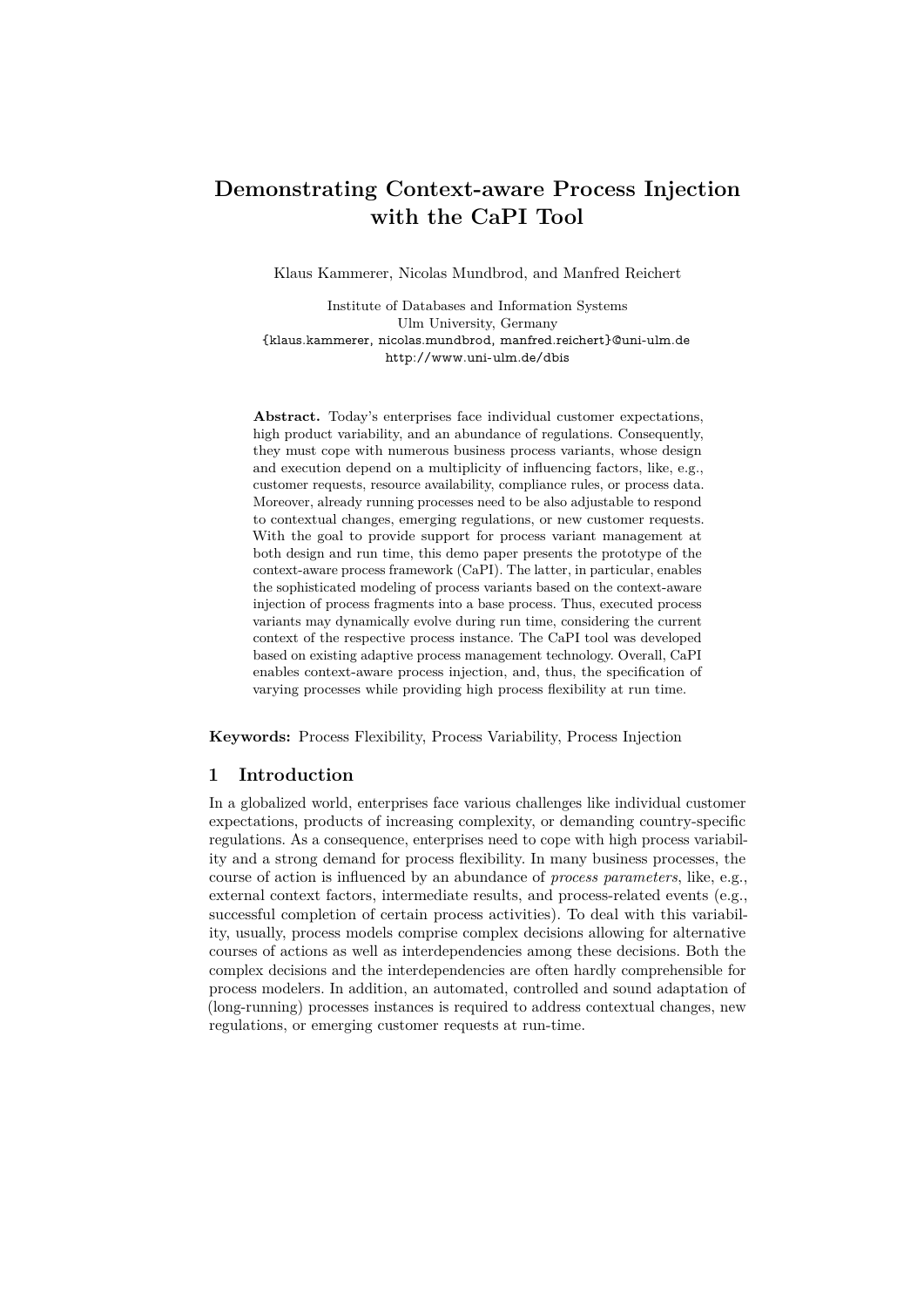This paper presents the concept of context-aware process injection (CaPI) as well as the proof-of-concept prototype of the CaPI framework. The latter enables the sophisticated modeling of processes that allow for a context-aware injection of process fragments into a base process during run time. To ease this modeling task, CaPI allows experts to model the possible injections from three different perspectives, i.e., situation-based, location-based, and artifact-based. At run time, the specified process variants are executed to incorporate up-to-theminute context data and to adjust the process based on the given context. The proof-of-concept prototype was developed based on an advanced adaptive process management technology, which enables dynamic changes of process instances during run time. The CaPI tool presentation will demonstrate the features of the CaPI framework in an integrated and comprehensible way.

## <span id="page-1-1"></span>**Application Scenario**

To ease the understanding of CaPI, a use case from healthcare is introduced first. Figure 1 shows the simplified process of a patient's medical examination in a medical center [4]. The process contains the activities for ordering and performing a medical examination (e.g., *A: Order Medical Examination*). Thereby, the latter is performed differently depending on the kind of examination (i.e., *standard*, *emergency*), the scheduling of examination (*on appointment, same day*), or activities supporting the examination (i.e., the preparation of a patient or its transport). In particular, the process covers four major variants: V1: Emergency Case, V2: Standard Case with transportation, V3: Standard Case on Appointment, and V4: Standard on Appointment with transportation. For example, there will be a emergency case, if the heart rate of a patient is lower than 50 beats/minute or a laboratory test results smaller than 2.5mmol/l potassium in blood serum.

<span id="page-1-0"></span>

**Fig. .** Process Model of a Medical Examination

For each variant, additional constraints may have to be considered: if variant V1 shall be performed, an emergency medical examination has to be registered along with mandatory transportation. Before creating a full medical report, a condensed report is sent while transporting back the patient during the execution of variant V1. If variant V4 is executed (scheduled examination with transportation), no preparation is required. Finally, if a patient is transported to the examination room, she needs to be transported back to the ward afterwards.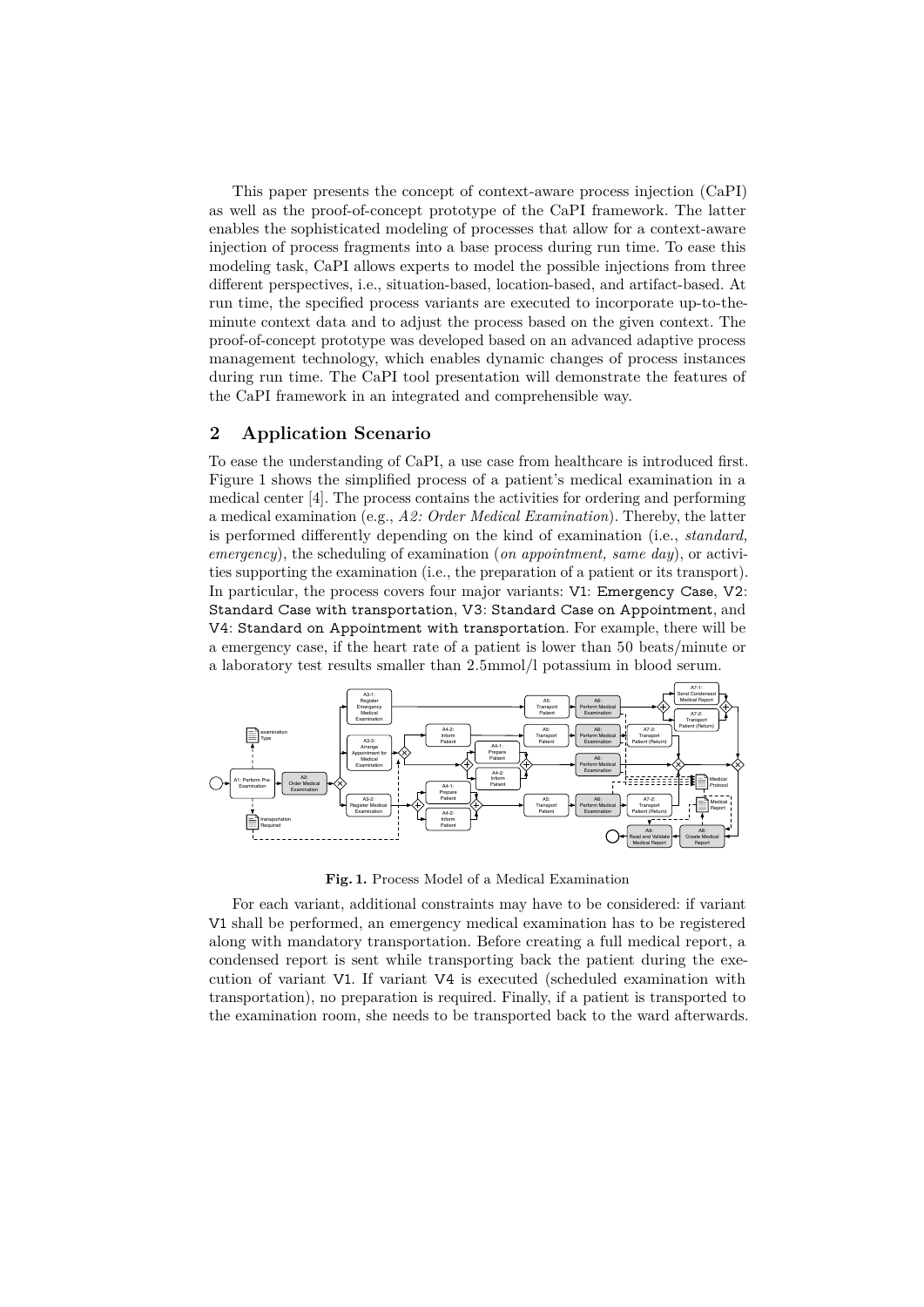#### **Context-Aware Process Injection**

To systematically support varying processes requiring (data-driven) run time flexibility, we introduced the approach of context-aware process injection (CaPI) []. The key objective of CaPI is to ease the modeling of a process family (i.e., a collection of process variants) at design time and to automate enable controlled process adaptions during run time, e.g., driven by the data becoming available during process execution. By taking the current context of a process into account, CaPI enables the late injection (i.e., insertion) of process fragments into a lean base process in a controlled manner.

The core artefact of CaPI is the *context-aware process family* (CPF) (cf. Fig. 2). More precisely, a CPF comprises a *base process* model (cf. Fig. g) with *extension areas* (cf. Fig. 2h), *contextual situations* (cf. Fig. 2e) characterized through *process parameters* (cf. Fig. 2d), a set of *process fragments* (cf. Fig. 2ij) that may be injected at specific extension areas during run time, and a set of *injection* specifications (cf. Fig. 2f). The latter define process fragments to be injected at extension areas of choice at a given contextual situation.

<span id="page-2-0"></span>

**Fig. .** Illustration of a Context-aware Process Family

Following the *separation of concerns* design principle, the *base process model* solely contains decisions (i.e., branches and gateways) and activities shared by all variants of the process. In particular, these activities need to be known at build time, and must not be changed during run time. By contrast, *extension areas* represent the dynamic parts of the process. Accordingly, first of all, process modelers may focus on modeling the predictable parts of the process and then add the dynamic (i.e., varying) parts of the base process step by step. In particular, extension areas are used to automatically inject process fragments into the base process during run time based on the current *contextual situation* and well-defined *injection specifications*. Moreover, an extension area allows for the dynamic injection of any number of parallel, either the same or different, process fragments. In turn, contextual situations are defined through conditions expressed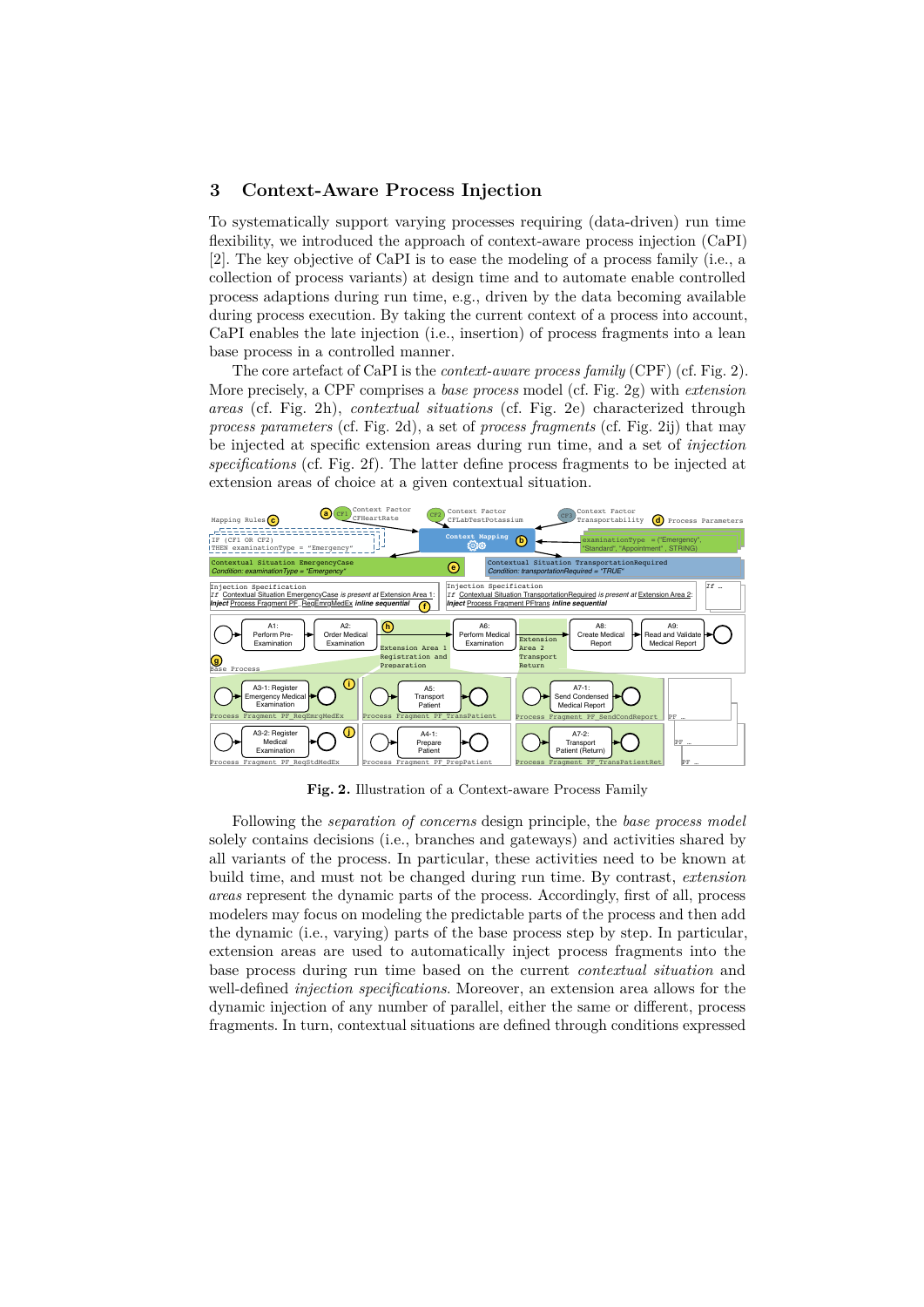in first-order logic, taking *process parameters* as well as data objects of the base process model into account. In this context, process parameters may be linked to dynamic, external factors (e.g., the availability of a resource) influencing the process injection's decision making. When injecting process fragments, CaPI takes care of correct data flow mappings as well: data objects of an injected process fragment are automatically connected to existing ones of the base process.

Following this approach, CaPI enables dynamic configurations and changes of varying processes in a controlled way during run time. By solely enabling insertions of process fragments, CaPI allows process modelers to focus on the commonalities of all variants (base process) and the varying process parts instead of struggling with a complex process model that captures all variants. Furthermore, process modelers may directly integrate contextual influences into the modeling of variants. Thereby, complex external context factors are abstracted by meaningful process parameters and reusable contextual situations. In turn, CaPI is able to cope with context-driven run time changes based on the late evaluation of contextual parameters at given extension areas. In this context, the automated construction of a consistent data flow between the injected process fragments and the underlying base process mitigates the efforts of involved users. Finally, CaPI empowers process activities to seamlessly read and write data. A discussion of related work can be obtained from [2].

#### **Demonstration**

We developed the CaPI prototype to enable empirical studies. Furthermore, the technical feasibility of the described CaPI framework, was demonstrated in a case study we conducted in the automotive and electronics industry. In particular, from this case study we received valuable feedback regarding both the framework and the proof-of-concept prototype [2].

The CaPI prototype is based on a well-defined architecture (Fig. ). It is realized based on Java EE 7 technologies and comprises a web-based frontend, which enables domain experts to intuitively model CPFs (*CaPI Modeler*), as well as the following components; representing the CaPI core run time functions: *CPF Repository*, *CaPI Monitor*, *CaPI Control*, and *Context Integrator*.

Using the web-based frontend based on Google Polymer, a domain expert may model the CPFs. First, she needs to specify the mappings of context factors to process parameters–and mappings of process parameters to contextual situations accordingly. Then she creates injection specifications, putting together the CPF components, i.e., extension areas, contextual situations and process fragments, via *drag and drop*. For this purpose, we implemented three different perspectives a domain expert may take to create an injection specification (see our screencast).

To properly execute modeled CPFs, the CaPI prototype integrates AristaFlow BPM Suite–an advanced adaptive process management technology []. The latter enables the modeling, deployment, and execution of well-structured processes. Furthermore, it provides sophisticated change operations to adapt running process instances at run time  $[3]$ . Thus, AristaFlow provides the basic execution platform required to enable the sound injection of process fragments.